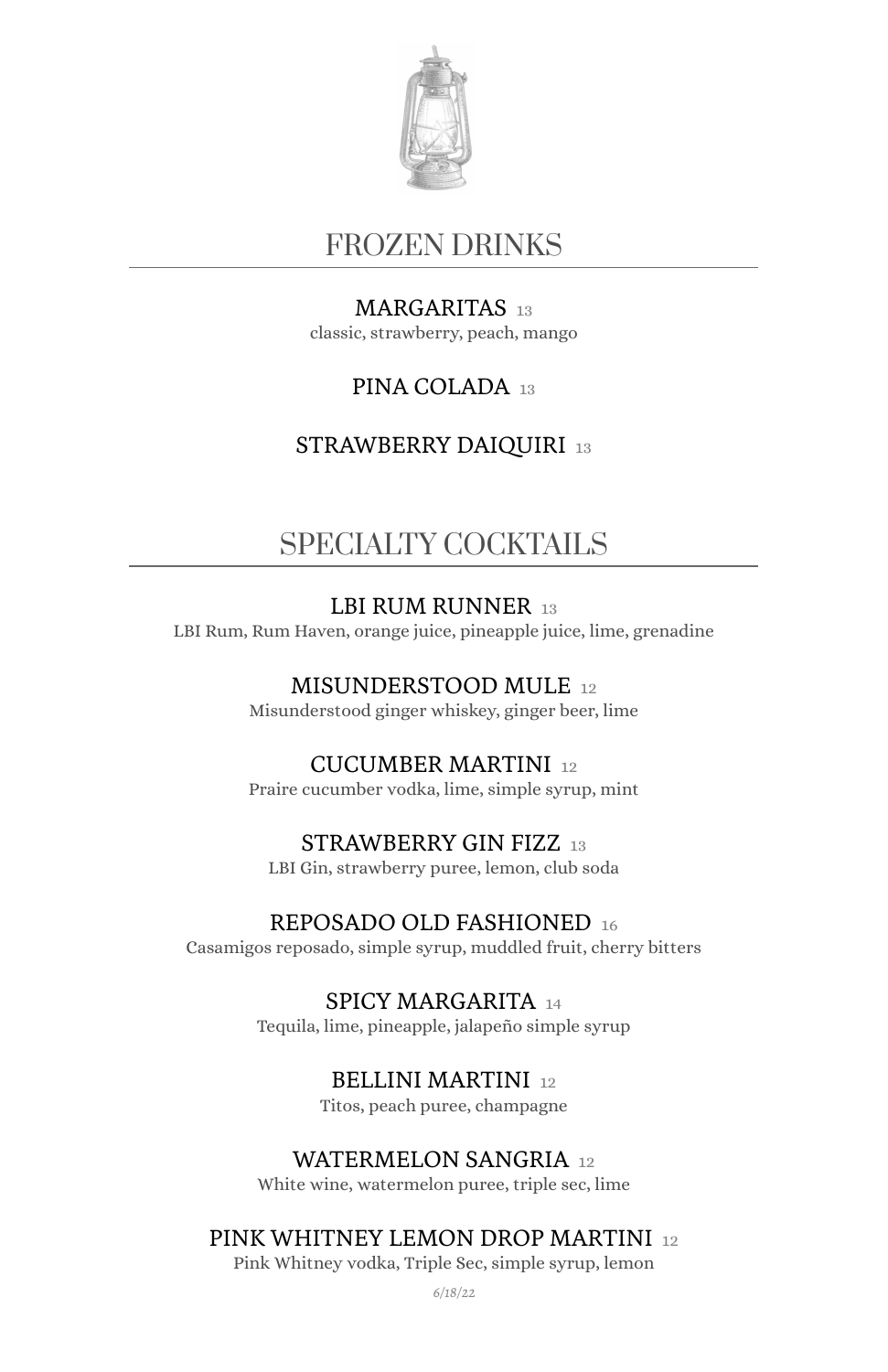# CLASSIC COCKTAILS

BUCK'S OLD FASHIONED 12

Buffalo Trace bourbon, orange bitters, muddled fruit

NEGRONI … 11 Beefeater gin, Campari, Antica vermouth, orange bitters

BUCK'S MANHATTAN … 12 Makers Mark, Antica vermouth, orange bitters, cherries

ROB ROY … 12 Johnny Walker Red scotch, Antica vermouth, bitters

> DARK AND STORMY … 12 Gosling's Black rum, ginger beer, lime

BUSHMILLS FLIGHT … 12 Bushmills, Blackbush, Bushmills 10yr. Substitute Bushmills 12yr add 6

# SPIRITS

### VODKA

Absolut, Grey Goose, Ketel One, LBI Vodka, New Amsterdam (citron, red berry), Smirnoff (caramel, vanilla), Rocktown Orange, Stateside, Tito's Handmade,

#### GIN

Beefeater, Bombay, Bombay Sapphire, Hendricks, LBI Gin, Tanqueray

#### BOURBON

Angel's Envy, Blanton's, Buffalo Trace, Bulliet, Bulliet Rye, Eagle Rare, E.H. Taylor, Jefferson Ocean, Jim Beam, Knob Creek, Maker's Mark, Michter's, Michter's Rye, Woodford Reserve

#### **SCOTCH**

Chivas Regal, Dewars White, Laphroaig 10, Glenfiddich 12, Glenlivet 12, Johnnie Walker Red, Johnnie Walker Black, Macallan 12 Dbl Cask

#### RUM

Bacardi, Captain Morgan, Goslings, LBI Rum, Myers, Mt Gay Eclipse, Rum Haven

#### TEQUILA

1800 Cristalino, 1800 Milenio Extra Anejo Casamigos (blanco, reposado), Don Julio, Don Julio 1942, Hornitos, Jose Cuervo Gold, Patron Silver

#### WHISKY

Crown Royal, Fireball, Jack Daniel's (black label, fire, honey), Seagram's VO, Dickel's No.8, Skrewball

#### IRISH WHISKEY

Bushmills, Bushmills Blackbush, Bushmills 10, Bushmills 12, Jameson, Teeling, Tullamore Dew, Tyrconnell



ICARUS … 9 Rotating tap, ask your server for more information

SHIP BOTTOM LONG PEACH ISLAND … 8 NEIPA; Rakau hops, milk sugar, and lots of peaches NJ 7% ABV

ROSS BREWING MANASQUAN WIT … 8 Witbier; Coriander, lemon zest, orange peel NJ 5.1% ABV

LUDLUM I REALLY LIKE NJ … 8 Blonde Ale; floral and spicy notes with a touch of citrus NJ 5% ABV

BROTHERTON IPA ... 8 IPA; unfiltered, Citra dry hopped, lychee fruit and dank hop character NJ 6.6% ABV

DOGFISH HEAD SEAQUENCH ALE … 8 Sour; Blend of Kolsch, Gose, tart Berliner, black limes, sea salt DE 4.9% ABV

> CAPE MAY TAN LIMES … 8 Cerveza; Local sea salt and lime juice NJ 5% ABV

SAM ADAMS SUMMER ALE … 7 Wheat Ale; unfiltered, brewed lemon peel and Grains of Paradise MA 5.3% ABV

KANE HEAD HIGH … 8 American IPA; All about the hops. Citrus, tropical fruit, pine NJ 6.6% ABV

DOWNEAST CIDER … 7 Original recipe; lightly carbonated, unfiltered, gluten free ME 5.1% ABV

> BLUE MOON … 7 Witbier; CO 5.4% ABV

GUINNESS DRAUGHT … 8 Irish dry stout; Ireland 4.2% ABV

HARP … 7 Euro Pale lager; Ireland 4.5% ABV

SMITHWICK'S … 7 Irish red ale; Ireland 4.5% ABV

> MILLER LIGHT … 6 Light lager; WI 4.2% ABV

YUENGLING LAGER … 6 American amber/red lager; PA 4.5% ABV